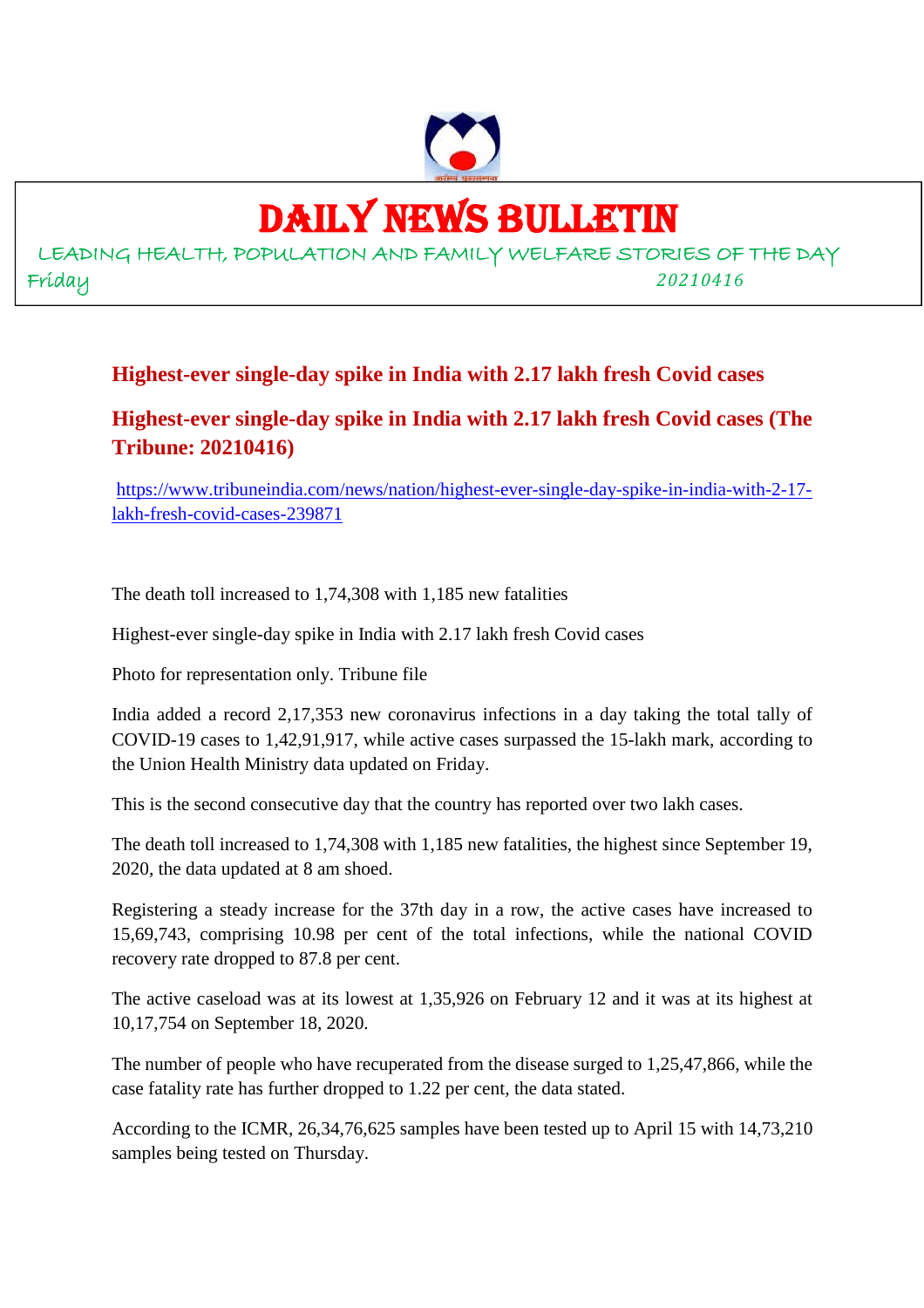Maharashtra has reported the highest daily new cases at 61,695. It is followed by Uttar Pradesh with 22,339 while Delhi reported 16,699 new cases.

Maharashtra saw the maximum casualties (349), followed by Chhattisgarh with 135 daily deaths, Delhi with 112, Uttar Pradesh 104, Gujarat 81, Karnataka 66, Madhya Pradesh 53, Punjab 50, Rajasthan 33 and Tamil Nadu 29. PTI

#### **COVID-19 history at greater infection risk**

#### **Study finds young US Marines without COVID-19 history at greater infection risk (The Tribune: 20210416)**

https://www.tribuneindia.com/news/coronavirus/study-finds-young-us-marines-withoutcovid-19-history-at-greater-infection-risk-239872

The study also found that around 10% of the young marines who were COVID-19 survivors got a second infection

Study finds young US Marines without COVID-19 history at greater infection risk

Photo for representation only. — File photo

A study of more than 3,000 young US Marines found that those without a history of COVID-19 had a five times greater risk of infection than those previously infected, according to findings published in the Lancet Respiratory Medicine journal.

The study also found that around 10% of the young marines who were COVID-19 survivors got a second infection.

"However, past infection does not guarantee immunity, vaccination remains crucial", The Lancet said https://bit.ly/3dkPlN7 on Twitter, providing the link https://bit.ly/3mSzpVJ to the findings.

"Among 189 seropositive participants, 19 (10%) had at least one positive PCR test for SARS-CoV-2 during the 6-week follow-up (1·1 cases per person-year)", the study found.

The previously infected marines who got reinfected had lower antibody levels and fewer neutralizing antibodies, compared to previously infected Marines who did not get reinfected, the study found.

"Although antibodies induced by initial infection are largely protective, they do not guarantee effective SARS-CoV-2 neutralisation activity or immunity against subsequent infection", the study mentioned.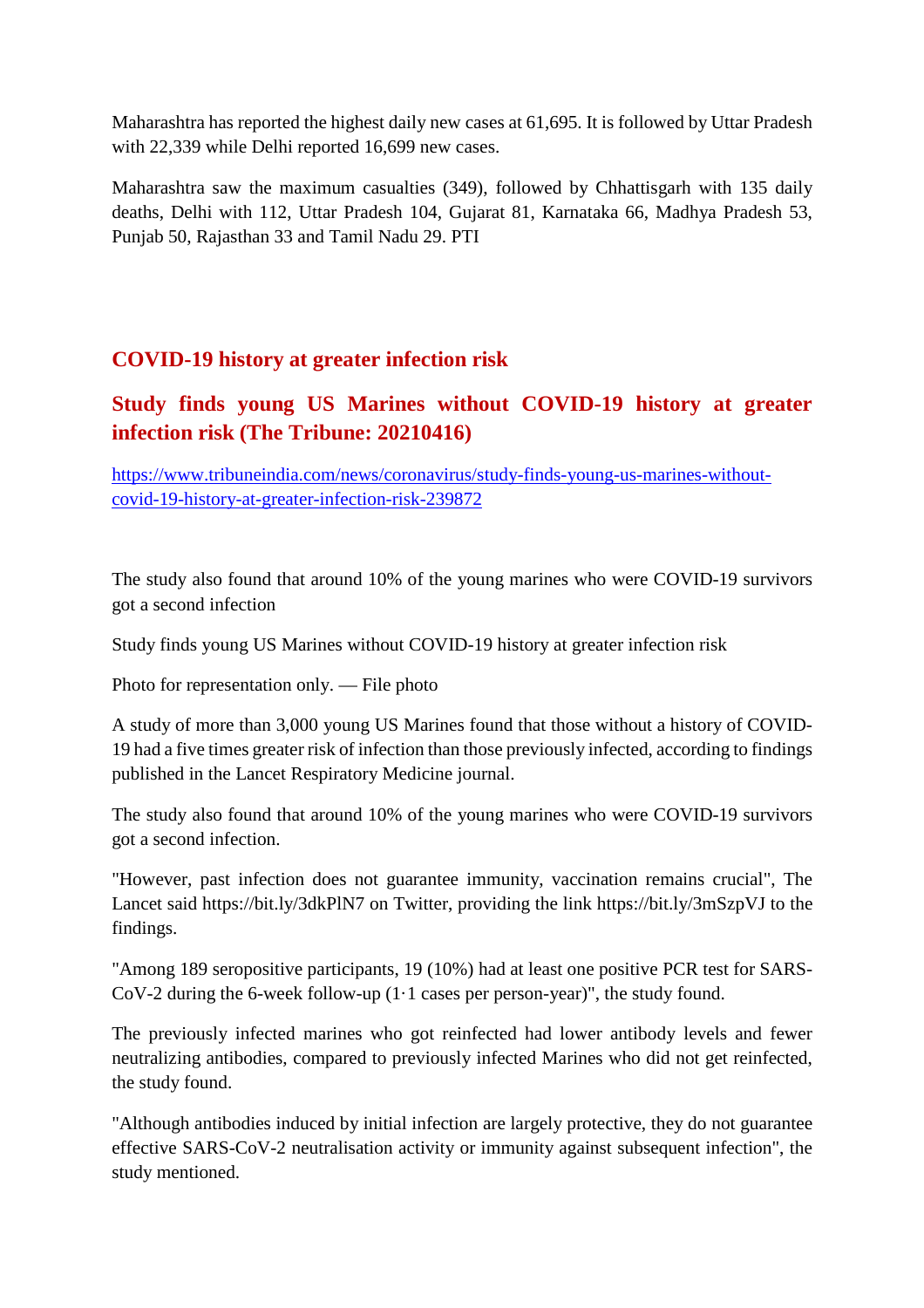"This analysis was performed as part of the prospective COVID-19 Health Action Response for Marines study (CHARM). CHARM included predominantly male US Marine recruits, aged 18–20 years, following a 2-week unsupervised quarantine at home", it said.

A separate study published in the Lancet in March found that the majority of people who have had COVID-19 are protected from getting it again for at least six months, but older people are more prone to reinfection than younger people. — Reuters

#### **COVID-19 vaccines**

#### **Foreign produced COVID-19 vaccines: Decision on emergency use applications to be taken in three days (The Tribune: 20210416)**

https://www.thehindu.com/sci-tech/health/foreign-produced-covid-19-vaccines-decision-onemergency-use-applications-to-be-taken-in-3-days/article34326631.ece

Health Ministry issued regulatory pathways for foreign produced COVID-19 vaccines according to which the CDSCO has prepared detailed guidelines specifying regulatory pathway

India's drug regulator will take a decision on applications seeking approval for restricted emergency use of foreign produced COVID-19 vaccines within three

#### **Vaccinations**

#### **Tika Utsav' | Three States administered more than one crore vaccinations (The Tribune: 20210416)**

https://www.thehindu.com/sci-tech/health/tika-utsav-three-states-administered-more-thanone-crore-vaccinations/article34324745.ece

'Tika Utsav' saw many Workplace Vaccination Centres (CVCs) operational across private and public work places, the Ministry said.

Maharashtra, Rajasthan and Uttar Pradesh administered more than one crore COVID-19 vaccinations during the four-day 'Tika Utsav', the Health Ministry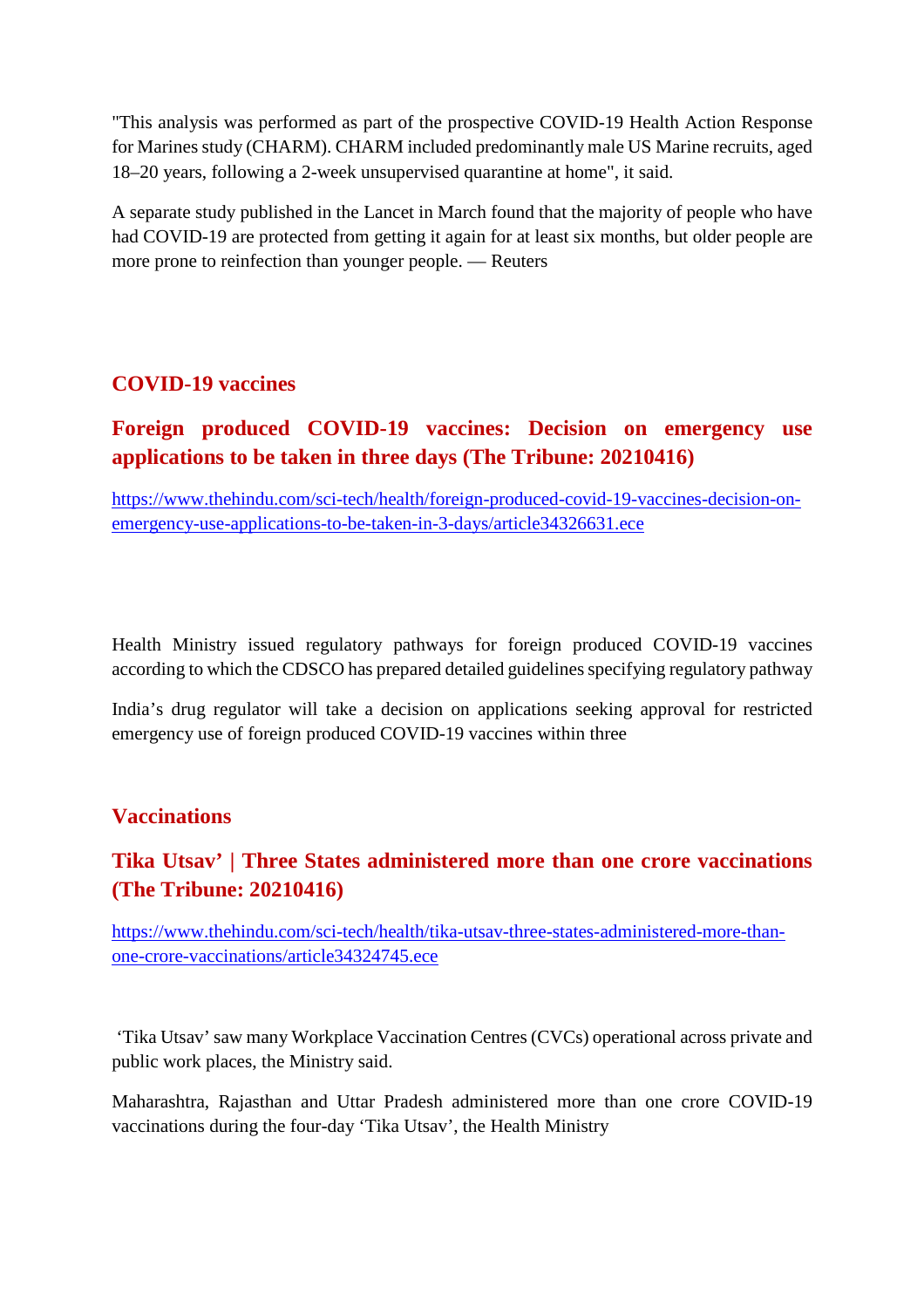#### **Capital tightens curbs as cases spiral out of control**

#### **Capital tightens curbs as cases spiral out of control (Hindustan Times: 20210416)**

https://epaper.hindustantimes.com/Home/ArticleView

Malls shut; no dine-in at restaurants; curfew in Delhi this weekend as positivity hits 20%

A woman is consoled by her children after her husband died due to Covid-19, outside a hospital in New Delhi on Thursday. REUTER

The Delhi government on Thursday shut malls, gyms, restaurants, reduced capacity at cinemas until April 30, and clamped a curfew on movement and assembly of people this weekend, as part of its efforts to arrest surging coronavirus infections that threaten to overrun the health infrastructure in the city with India's worst outbreak.

Malls, gymnasiums, spas, assembly halls, entertainment parks and auditoriums will be shut, dine-in facilities at restaurants in the city will be barred, and cinemas will be allowed to function at 30% capacity, said an order by the Delhi Disaster Management Authority (DDMA).

Only one weekly market per day per zone in municipal zones will be allowed, subject to compliance of Covid-19 protocols. Essential service workers and people out for emergencies, outstation travel or weddings will be allowed, said the order.

The weekend curfew will be in place between 10pm on Friday and 5am on Monday.

"On weekdays, people have to earn their livelihood. But on the weekend, people go out for entertainment and other activities, which can be curtailed. Hence, to break the chain of infections, we are imposing a weekend curfew," said Kejriwal, an hour after meeting lieutenant governor Anil Baijal on the Capital's coronavirus situation.

The CM, however, said that the situation will be monitored closely, and the curbs could be extended beyond April 30, and the curfew could also be imposed on following weekends, if needed. "People should not think of it as an inconvenience for them. It is in fact for their own safety," he added.

Kejriwal also sought to allay fears that the Capital was out of hospital beds but asked citizens to not be choosy about where to get admitted.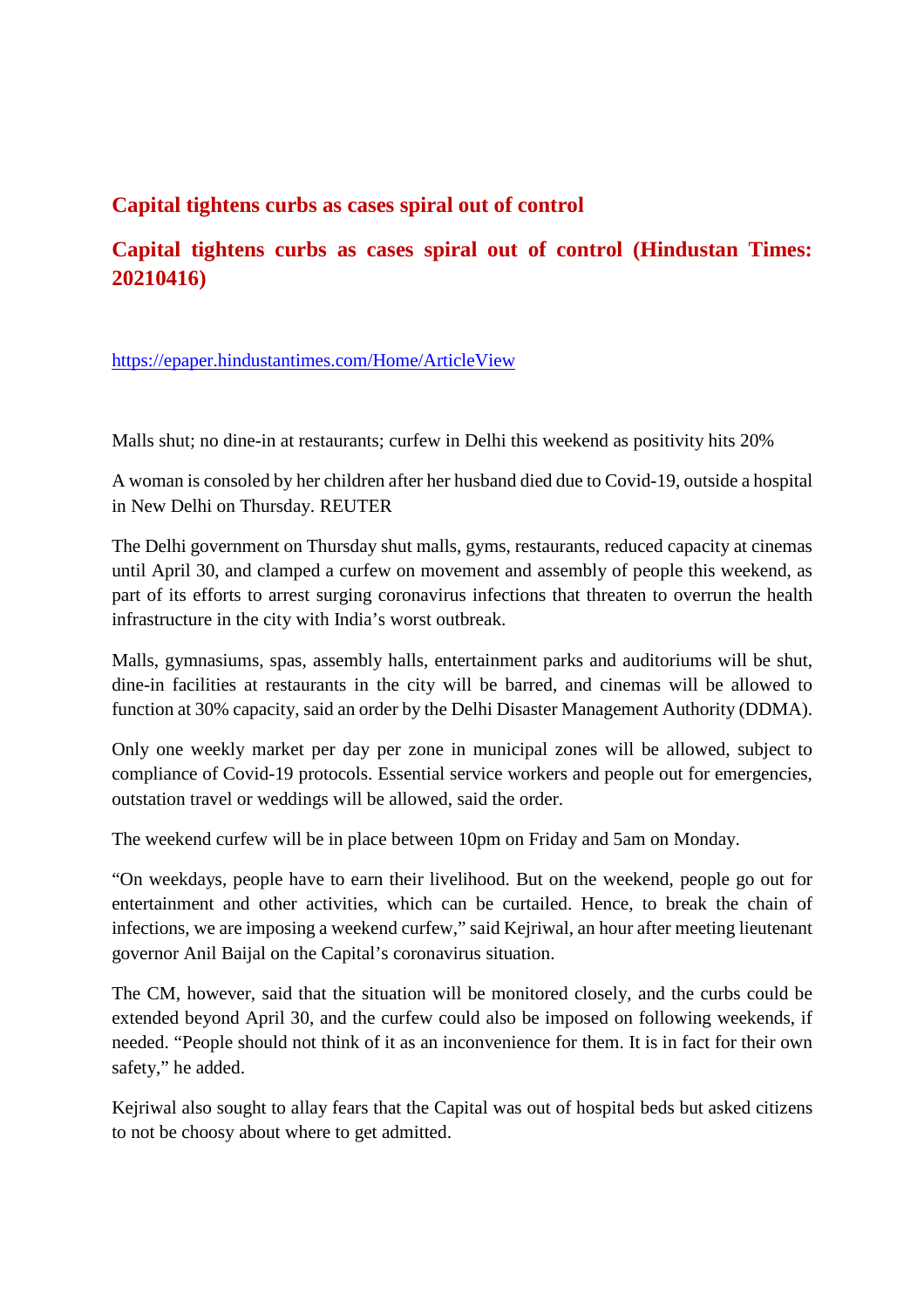The announcement comes a day after the city logged its highest one-day Covid-19 spike at 17,282 on Wednesday. The test positivity rate – a ratio of the number of positive cases to total tests conducted, and a measure of the scale of an outbreak in the region – has shot up from 0.59% a month ago, to 20.2% on Thursday – the highest in since June 26. Since April 1, the seven-day average of daily infections have shot up 590% and the city now has 54,309 active cases.

The weekend curfew comes on top of 10pm-5am night curfew restrictions that are in place until April 30. On Thursday, the city logged 16,699 cases but the positivity rate soared to 20.22% because of lower testing the previous day as it was a public holiday.

Over the weekend, restaurants will be allowed to do home deliveries and only establishments selling essential goods such as medicines, grocery or food items will be open. This means that regular markets will be open during the week, but will be shut this weekend, barring shops selling medicines or groceries. Cinemas will also be shut this weekend because only essential workers are allowed to travel.

Government and judicial officials, diplomats, journalists and doctors will be allowed to travel this weekend on production of a valid identity card. People coming from or going to airports, railway stations or interstate bus terminals will be allowed on production of a valid ticket. But all other workers -- grocery shop staff, internet workers, bank staff, delivery personnel, petrol pump workers, private security staff, among others -- and people going for Covid-19 vaccination will need to show a valid curfew pass to be allowed to travel. People feeling sick, going for a Covid-19 test or in medical emergencies will be allowed.

These passes will be available online on www.delhi.gov.in. A senior official said passes issued for the night curfew will be valid for movement during this weekend.

"We will not allow any inconvenience to those involved in essential services like going to hospitals, railway stations or airports and also weddings. We will issue passes for their movement quickly and without harassment," Kejriwal said.

He added that steps will be taken to control crowds in all markets and public places. The government will also ensure a strict enforcement of Covd-appropriate behaviour such as wearing masks.

Public transport such as Delhi Metro and DTC and cluster buses will operate during the weekend but won't allow the general public. Only essential workers will be allowed to board. The same will hold true for cabs or auto-rickshaws during the weekend.

The government allowed weddings to go ahead.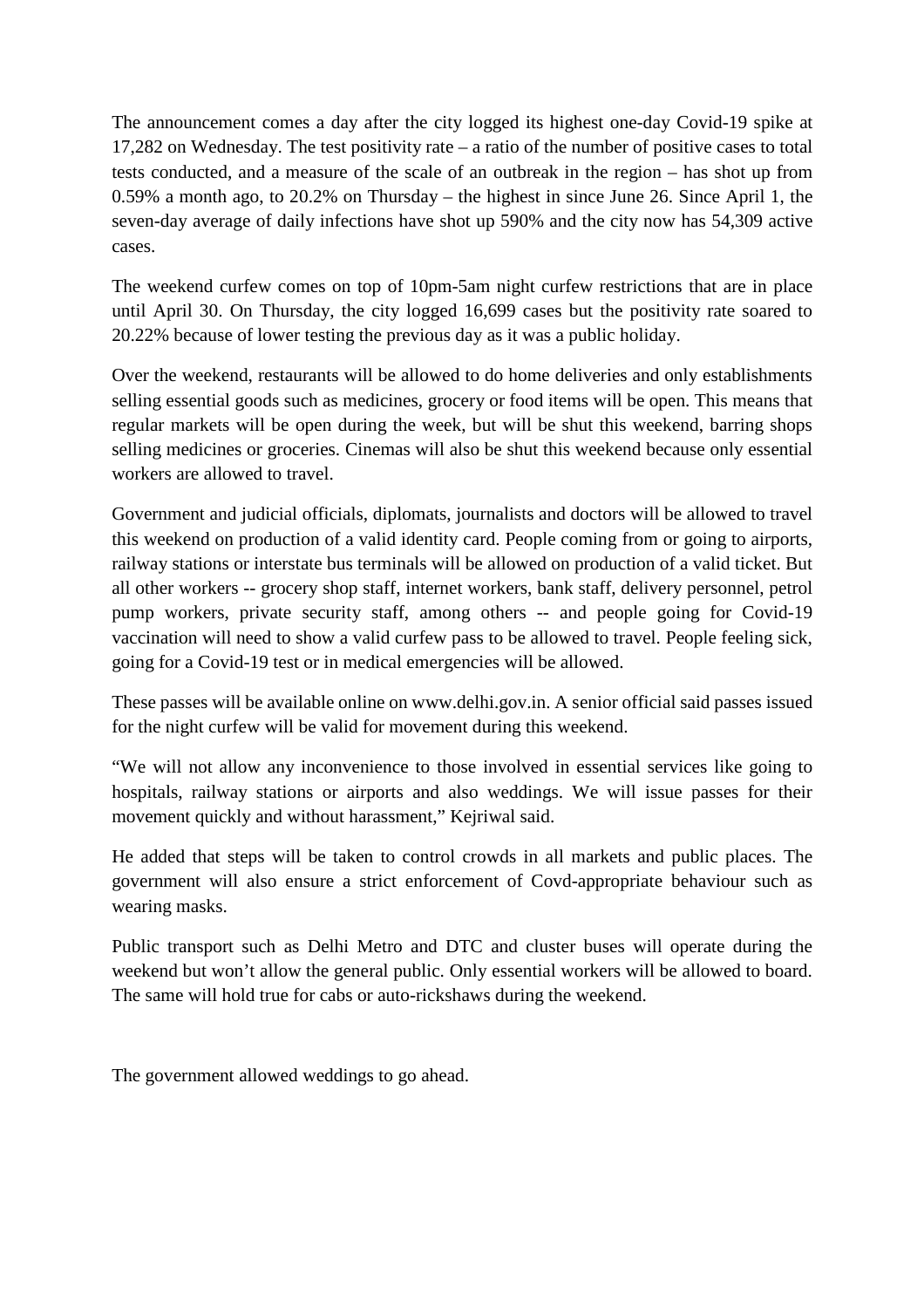"This is the wedding season and many people's weddings are also scheduled, and all preparations done. We don't want to inconvenience them. We will allow their movement with curfew passes and they will be provided the same without any harassment," Kejriwal said.

Under existing curbs, weddings can allow a maximum of 50 guests and funerals 20 guests.

At his virtual press conference, Kejriwal underlined that Delhi was not facing a shortage of Covid-19 beds. "Even now there are at least 5,000 beds vacant in the city for Covid-19 treatment. I request you all not to be choosy about the hospital you want to get your Covid-19 positive patient admitted to. If you do this, it will create a problem for us," he said.

"Our priority is to get Covid-19 patients admitted to some hospital or the other, wherever a bed is available. We are also trying to increase oxygen beds further so that people can get treatment at the right time."

An official, who attended the Kejriwal-Baijal meeting, said the L-G suggested that weekly markets be shifted to open playgrounds in schools so that enforcement agencies can ensure Covid-19 protocols are strictly followed.

"The night curfew will continue. As of now, there is no restriction on regular markets, other than weekly markets, or public places, except for the weekend. But there will be a stricter enforcement and people will be prosecuted if Covid-19 protocols [such as] wearing of masks or maintaining social distancing are not followed," the official said on condition of anonymity.

The chief minister said he expects the support of people in implementing the restrictions, adding that the government will tide over the fourth wave of Covid-19 with the help of the citizens as it did earlier.

Saurabh Gandhi, general secretary of United Residents of Delhi, which represents around 1,800 Resident Welfare Associations in the city, said they will demand the weekend curfew be extended for 14 continuous days.

Anurag Katriar, president of the National Restaurant Association of India (NRAI), said a lion's share of the food and beverages industry will be badly hit. Chirag Sethi, vice-president of Delhi Gyms Association, said the order was like a second lockdown for the city's gyms which reopened on September 14 last year.

"It will be a major blow to the industry which has been struggling after the first lockdown imposed last year. Some of them will be forced to close business if the government does not intervee now," said Sethi.

Dr GC Khilnani, former head of the department of pulmonology at the All India Institute of Medical Sciences, said any impact of these curbs will be visible only seven to ten days later.

"The weekend curfews will slow down transmission at least during the 48-hour period. Transmission happens from person to person and if mobility is restricted, the transmission will go down. But, it will have a minor impact on the total incidence. Stopping dining in restaurants in a good measure," he said.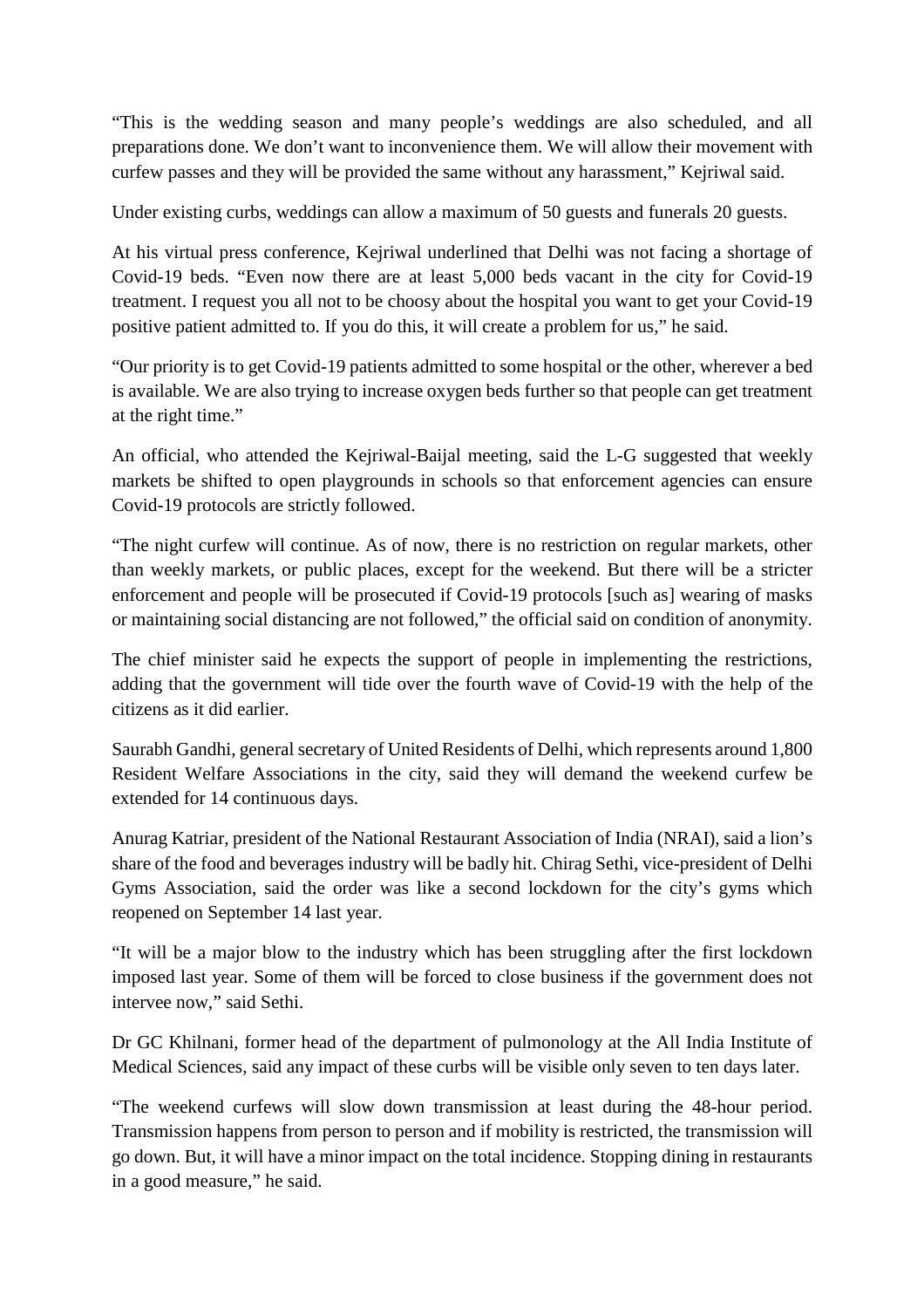#### **Vaccine (Hindustan: 20210416)**

https://epaper.livehindustan.com/imageview\_767027\_56476794\_4\_1\_16-04- 2021\_0\_i\_1\_sf.html

# विदेशी टीके तीन दिन में मंजूर होंगे

नई दिल्ली | विशेष संवाददाता

विदेशों में निर्मित कोरोना टीकों को आवेदन के तीन दिन के भीतर देश में आपात इस्तेमाल की मंजरी प्रदान की जाएगी। केंद्र सरकार ने गुरुवार को टीकों की मंजरी को लेकर आवश्यक दिशा-निर्देश जारी किए हैं।

स्वास्थ्य मंत्रालय ने एक बयान में कहा कि केंद्रीय औषधि प्राधिकरण (सीडीएससीओ) आपात इस्तेमाल की मंजरी के लिए पंजीकरण प्रमाणपत्रों और आयात लाइसेंस के लिए आवेदन दिए जाने से तीन कामकाजी दिन के भीतरडस पर विचार करेगा।

टीकों को आपात मंजुरी के साथ ही क्लिनिकल ट्रायल के लिए भी आवेदन करना होगा। सीडीएससीओ इसके लिए



सीडीएससीओ को प्रस्तुत करने होंगे। दिशा-निर्देश में यह भी कहा गया है कि विदेशी टीकों का इस्तेमाल देश में कोरोना टीकाकरण के नियमों के अनुरूप ही होगा। यानी वह 45 साल से अधिक उम्र के लोगों को ही लगाए जा सकेंगे।

भारत में विदेशी टीकों की पहुंच हो सकेगी और थोक में दवा सामग्री को लेकर आयात तथा टीका निर्माण क्षमता को पोत्साहन मिलेगा। देश के भीतर टीके की उपलब्धता भी बढेगी | यह कदम देश में टीकों की उपलब्धता बढाने और मंजूरी प्रक्रिया को तीव्र करने के लिए उठाया गया है। सरकार ने मंगलवार को ऐलान किया था

कि विदेशों में निर्मित उन टीकों को बिना क्लिनिकल ट्रायल के देश में मंजूरी मिलेगी जिन्हें अमेरिका, ब्रिटेन, यूरोप और जापान के दवा नियामकों से मंजरी मिली हुई है या जो डब्ल्यूएचओ की आपात इस्तेमाल की सूची में शामिल हैं। ▶मॉडर्ना का टीका पेज11

#### **Mask (Hindustan: 20210416)**

https://epaper.livehindustan.com/imageview\_767028\_56476794\_4\_1\_16-04- 2021 2 i 1 sf.html